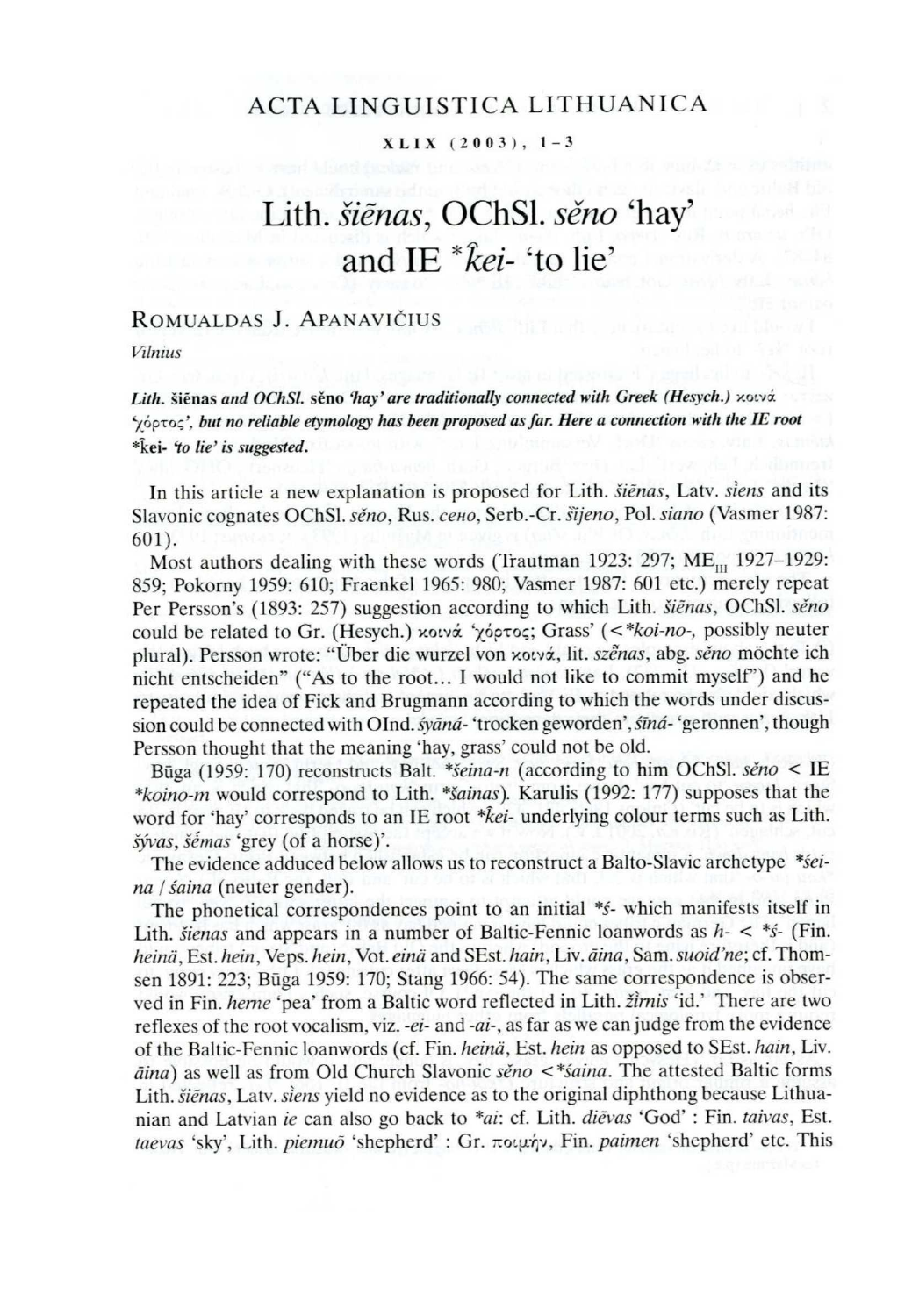entitles us to assume that both forms (\*seina and \*saina) could have coexisted in the old Baltic and Slavic dialects (though not both in the same dialect). OChSI. séno and Fin. heinä point to a neuter gender ending Balt. \*-a (cf. Fin. silta : Lith. tiltas 'bridge', OPr. assara-n, Rus. o3epo: Lith. ežeras 'lake') which is discussed in Mažiulis (1970: 84-87). A derivational analysis reveals a root \*sei-/sai- and a suffix -na- as in Lith. bérnas, Latv. bèrns, Got. bairns 'child' : IE \*b\*er- 'to carry' (Gr.  $\phi \epsilon_{\text{PO}}$ , Lat. ferre, Goth. bairan etc.).

I would like to venture here that Lith. šienas, OChSl. seno derive from the IE verbal root \*kei- 'to lie, liegen'.

IE kei- 'to lie, liegen' is attested in most IE languages: Hitt.  $kitta(n)$ , OInd.  $sete$ , Gr. xeitat 'liegt'; with m-suffix: OIr. coim 'lieb', Goth. haims 'Dorf, Flecken', Lith. šeimà (> Fin. heimo), Latv. saime, Rus. cemea 'family', OPr. caymis, Lith. kdimas 'Dorf', kiēmas, Latv. ciems 'Dorf, Versammlungshaus', with uo-suffix: OInd. seváh 'traut, freundlich, lieb, wert', Lat. civis "Biirger', Goth. heiwa-frauja 'Hausherr', OHG. hiwa 'Gattin', Latv. siéva 'Weib' (Pokorny 1959: 539-540; Rix 2001 s.v.).

An overview of Baltic words derived from the IE root  $*kei$ - 'to lie, liegen' (not mentioning Lith. šienas, OChSl. seno) is given in Mažiulis (1993 s. v. caymis; 1993 s. v. keytaro), Toporov (1980 s. v. caymis).

The argumentation I have to offer in support of this hypothesis is based on the following semantic considerations.

(i) To the above examples we could add Lith. Siekstas, Sieksta 'tree or bush lying in the water' (LKŽ<sub>xIV</sub> 735-737), Latv. sieksts, siéksta (<\*sei-sta-) (Karulis 1992: 176-177), which could also be related to IE \*kei- 'to lie, liegen' and show a certain similarity to Lith. *šienas* with respect to their derivational model.

(ii) Goth. hawi, Germ. Heu, Engl. hay, Swed. hö 'hay' and Germ. heuen, Engl. hew, Swed. hugga 'to cut hay' derive from Proto-Germ.  $*kau-i/u$ - $o-$  'that which is cut, that which is to be cut' (Onions 1966: 431, 439), which can be traced back to IE \*keh  $\mu$ - 'to cut, schlagen' (Rix e.a. 2001 s. v.). Now if we accept the assumption that that which is cut is lying down, a semantic connection can be established between Proto-Germanic \*kau- $i/\psi$ -o- 'that which is cut, that which is to be cut' and Balt. (or Balto-Sl.) \*seina/  $saina$ , and in that case we could attempt to connect the latter with IE  $*kei$ - 'to lie, liegen'. The Germanic tribes could have imagined hay as the grass which has been cut (and is therefore lying to the ground) whereas the Old Baltic (and Slavic) tribes could have imagined it as the grass which is lying down after cutting (cf. Lith. pjauti šieną 'to cut the hay' and Kirsti rugius 'to cut the rye'!). Of course, such a comparison would require more typological parallels from other languages.

As far as Gr. (Hesych.) xorvá 'grass, hay' is concerned, it would be possible to assume a similar origin and structure (\* $koi$ -no- from the IE root \* $kei$ - reflected in

<sup>&#</sup>x27; The use of different verbs for 'cutting the hay' and 'cutting the rye' was pointed out to me by Prof. Vytautas Maziulis (p.c.).